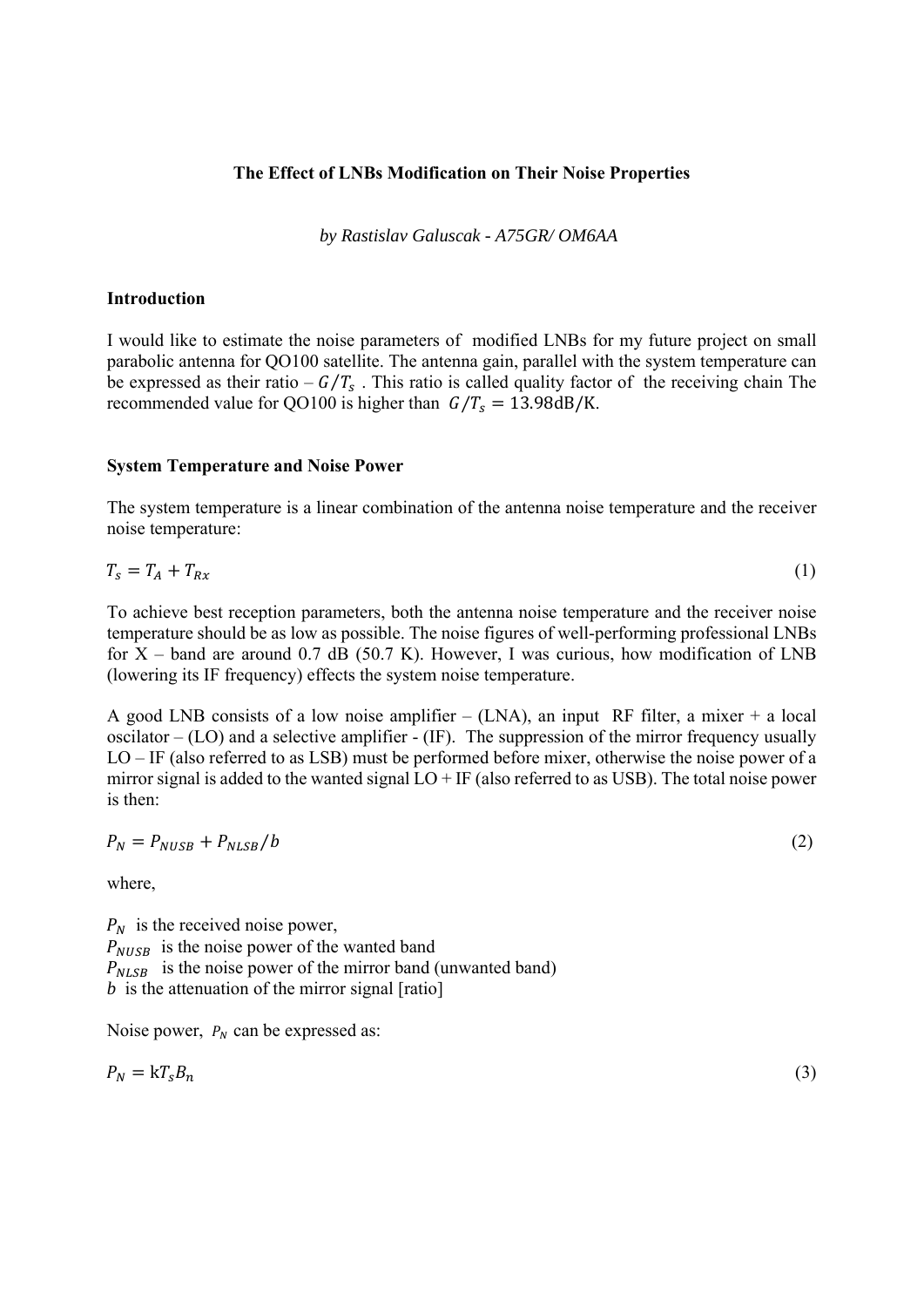where,

k is the Boltzmann constant (1,380 649×10<sup>-23</sup> J⋅K<sup>-1</sup>)  $T_s$  is the system tepmerature [Kelvin]  $B_n$  is the bandwidth [Hz]

Based on the equations 2 and 3, we can express the system temperature as:

 $T_s = (1 + 1/b)(T_A + T_{Rx})$  (4)

## **Suppression of the Mirror Signal**

The selectivity of the input RF filter of a cheap LNBs is usualy quite low. The IF frequency of a TV satellite systems (950 up to 2150 MHz) is relatively far from their Rx frequencies (10700 up to 12500 MHz) and even a suppression of a few dBs can improve the LNBs noise parameters. Unfortunately, some low cost LNBs don't have any input RF filter. In the worst case scenario, when the input filter does not stop the mirror signal, the system temperature is doubled. This fact may have a negative effect on the noise power received by the receiver and negatively affects the  $G/T_s$  ratio. This can be especially critical for small antennas.

## **Measured Results**

I have measured two LNBs. The first one is the SPCR5300 by SPC Electronics, the second is the NORSAT 1107HC by Norsat International Inc., see Fig. 1 - 3. Both LNBs are fitted with the UBR120 waveguide flange for the WR75 waveguide. I used wide band coaxial to waveguide transition - SMA to WR90, plus a Waveline WR90/WR75 adapter. A PICO Technologies VNA106 was employed as the generator fitted with a 16x frequency multiplier. A Rohde & Schwarz FSP38 analyzer was used to measure signals on the IF output. Results are displayed in Fig.4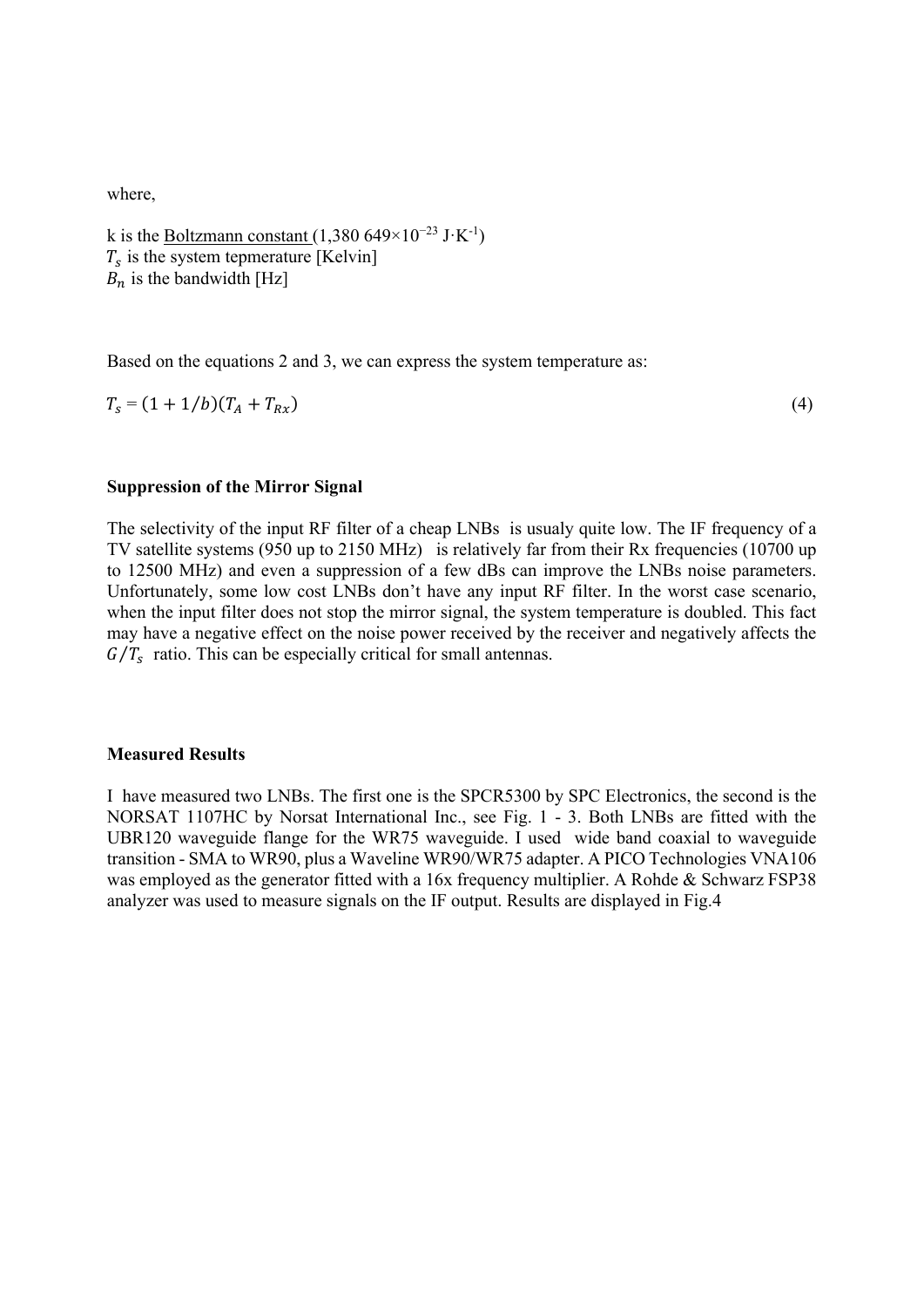



 **Fig 1 and Fig 2 -** The SPCR 5300 LNB under test



 **Fig. 3 –** Measurement setup with the LNB NORSAT 1107HC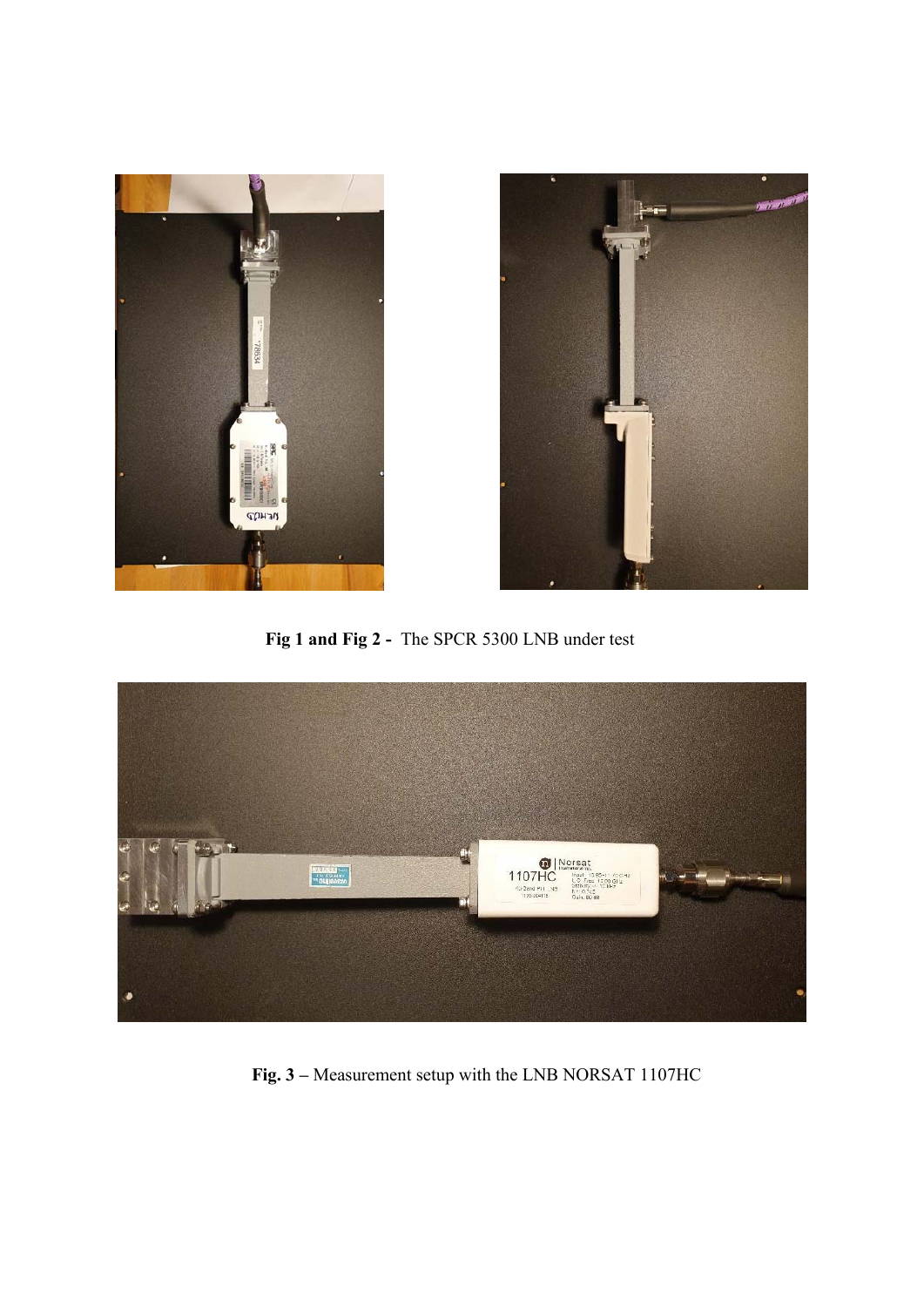

 **Fig. 4 –** Transmission characteristics of measured LNBs

# **Example 1**

Calculate the system temperature and the  $G/T_s$  ratio of the system created with the LNB with 0.7 dB (50.7K) noise figure, antenna with a 30 dB Gain and 50 K antenna temperature. Suppression of the mirror band is 1 dB ,19 dB and 60dB.

1 dB is 1.259 in a ratio, 19 dB is 79.43 in a ratio, 60 dB is 1 000 000 in a ratio

Using equation (4), for 1 dB:  $T_s = (1 + 1/1.259) * (50 + 50.7) = 180.7$  K  $G/T_s = 1000/180.7 = 7.43 \text{ dB/K}$ 

for 19 dB:  $T_s = (1 + 1/79.43) * (50 + 50.7) = 101.97$  K  $G/T_s = 1000/101.97 = 9.92$  dB/K

For 60dB  $T_s = (1+1/1000000)^*(50+50.7) = 100.7$  K  $G/T_s = 1000/100.7 = 9.93$  dB/K

## **Example 2**

The primary antenna has a diameter of 0.75 meter  $(d_1)$ . The system temperature of the primary system is 176.5 K  $(T<sub>s1</sub>)$  Its quality factor is  $G/T<sub>s</sub> = 13.98dB/K$ .

The system temperature dropped to 88.23 K  $(T_{s2})$ , thanks to the feed optimization, and a better LNB of the modified system.

Calculate a new diameter of the parabolic dish antenna  $(d_2)$  for the same quality factor  $G/T_s$